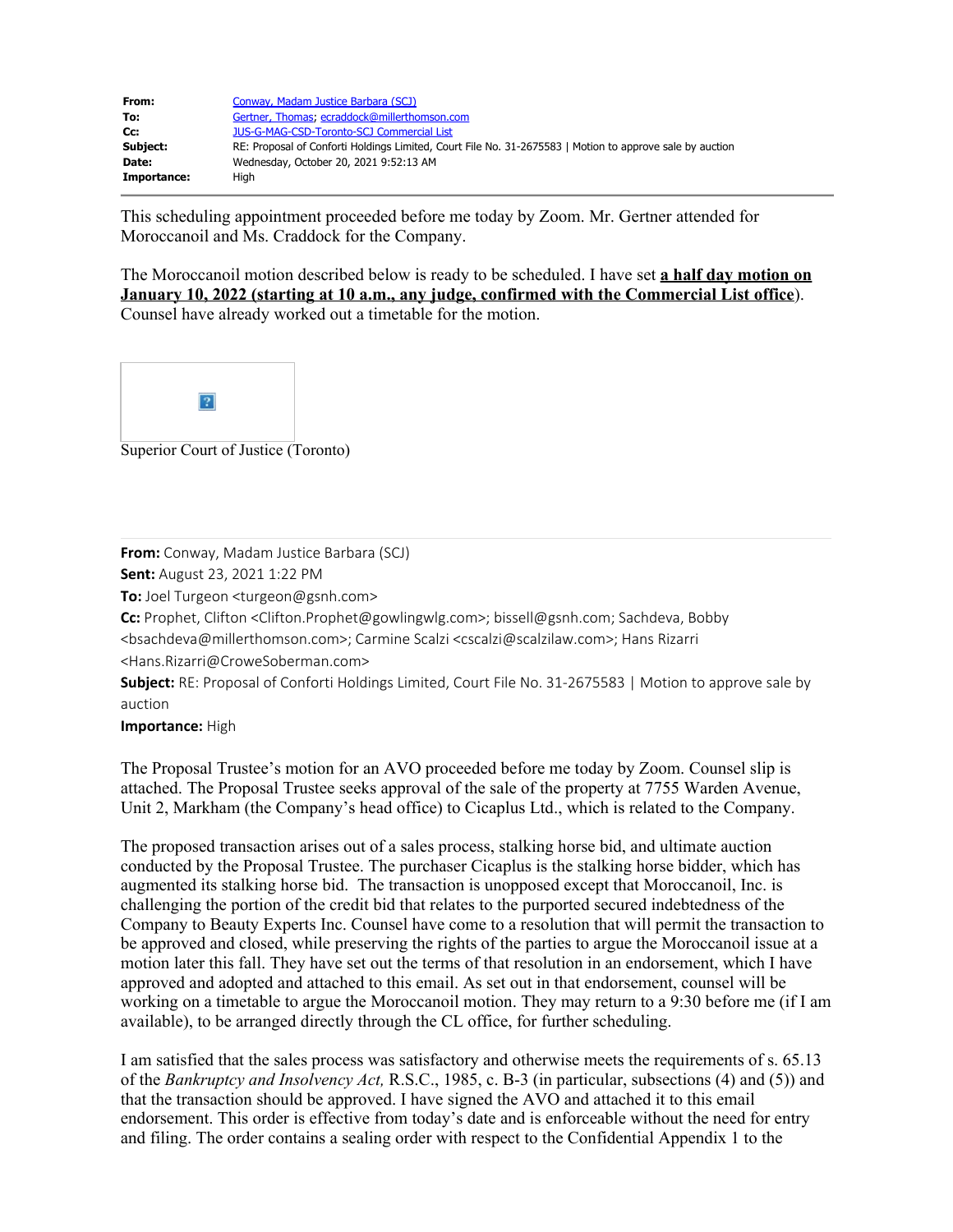Proposal Trustee's Fifth Report pending the closing of the transaction and meets the *Sierra Club* test.



**From:** Joel Turgeon [<turgeon@gsnh.com](mailto:turgeon@gsnh.com)> **Sent:** August 23, 2021 12:54 PM **To:** Conway, Madam Justice Barbara (SCJ) [<Barbara.Conway@scj-csj.ca>](mailto:Barbara.Conway@scj-csj.ca) **Cc:** Prophet, Clifton [<Clifton.Prophet@gowlingwlg.com](mailto:Clifton.Prophet@gowlingwlg.com)>; [bissell@gsnh.com](mailto:bissell@gsnh.com); Sachdeva, Bobby [<bsachdeva@millerthomson.com](mailto:bsachdeva@millerthomson.com)>; Carmine Scalzi [<cscalzi@scalzilaw.com](mailto:cscalzi@scalzilaw.com)>; Hans Rizarri [<Hans.Rizarri@CroweSoberman.com](mailto:Hans.Rizarri@CroweSoberman.com)> **Subject:** Proposal of Conforti Holdings Limited, Court File No. 31-2675583 | Motion to approve sale by auction

Your Honour,

Thank you for hearing us today.

Copied on this email are all counsel who attended this morning's hearing as well as Mr. Brendan Bissell of my office and Mr. Carmine Scalzi who is counsel for the purchaser.

As discussed, I attach:

- $\triangleright$  a free-standing copy of the approval and vesting order sought, in Word and PDF formats,
- $\triangleright$  a comparison between the latter and the version included in the motion record,
- $\triangleright$  the draft consent endorsement, and
- $\triangleright$  a counsel slip for this hearing.

We remain available should there be any question.

Your truly,

## **JOËL TURGEON**

| Associate                |                                                                                                                                                            |
|--------------------------|------------------------------------------------------------------------------------------------------------------------------------------------------------|
|                          | Suite 1600   480 University Avenue   Toronto ON   M5G 1V2                                                                                                  |
|                          | Direct $416\,597\,6486$   Fax $416\,597\,3370$   turgeon@gsnh.com   www.gsnh.com<br>Assistant   Devka Sakhrani   416 597 9922 ext. 370   sakhrani@gsnh.com |
| We're social, follow us: | Proud member of                                                                                                                                            |

NOTICE OF CONFIDENTIALITY: This email and any attachment contain information which is privileged and confidential. It is intended only for the use of the individual to